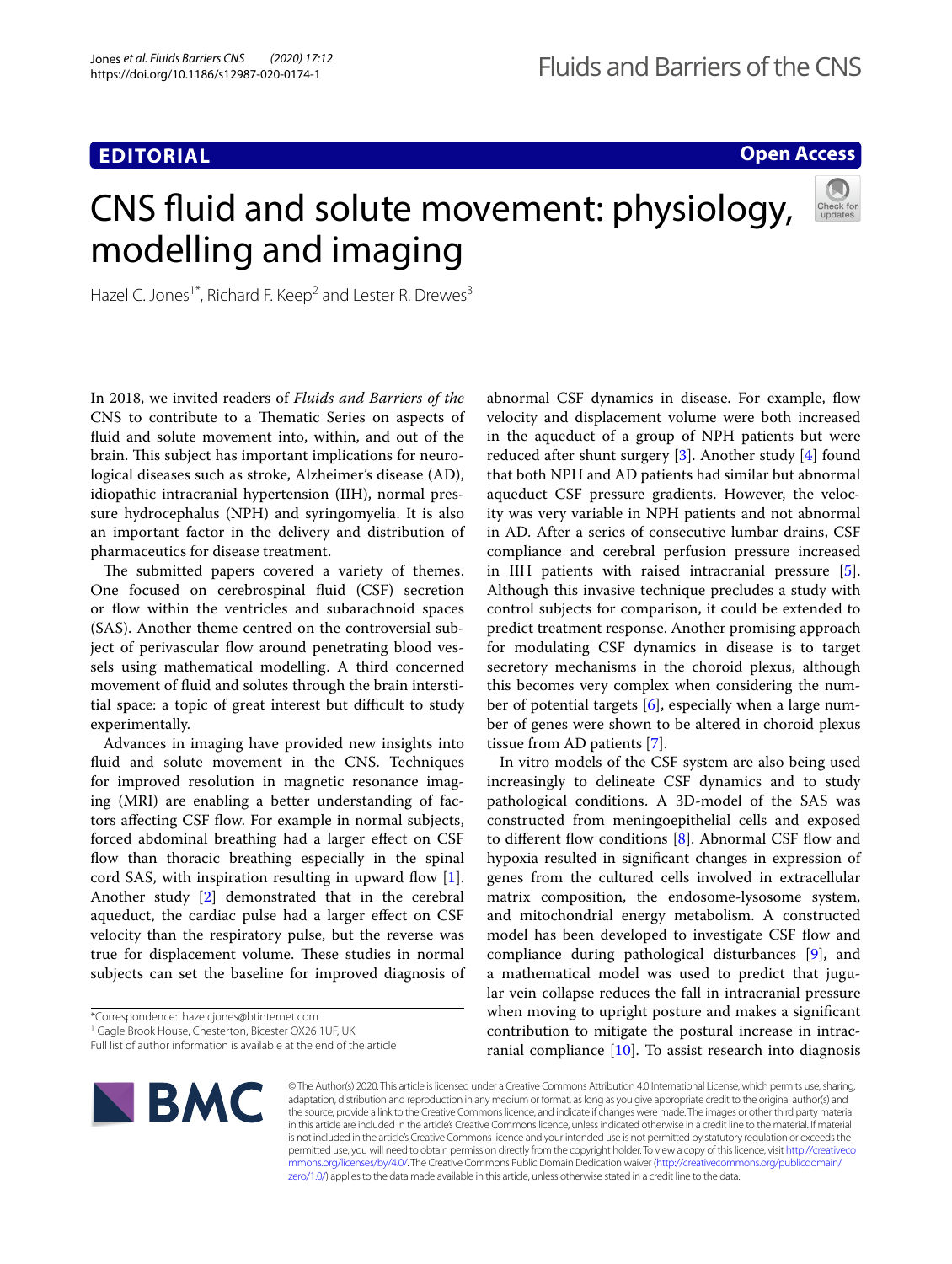and the administration of therapeutics, a 3D geometric and hydrodynamic model of the spinal subarachnoid CSF was constructed from high resolution MR images of the entire spine of a healthy subject and is available for reuse under license  $[11]$  $[11]$ . This model has been used to investigate the dynamics of spinal CSF and potential for intrathecal therapy in patients with amyotrophic lateral sclerosis [[12\]](#page-2-11).

The removal of metabolic products and toxic substances from the brain interstitial space is important for neuronal health and a subject of intense research. Small solutes, transporter substrates and lipid soluble substances can be eliminated across the blood–brain barrier/ neurovascular unit (BBB/NVU), whereas large polar molecules including amyloid-β may, at least in part, be eliminated via the perivascular spaces (reviewed in [[13](#page-2-12)]). It has long been known that tracers in the SAS may enter brain parenchyma around penetrating blood vessels, particu-larly arteries/arterioles [[14\]](#page-2-13), although there were questions over the rate and signifcance of such movement [[15\]](#page-2-14). Similarly, there has long been evidence that tracers placed in brain parenchyma may exit the brain to the CSF via the perivascular space  $[16]$  $[16]$ . Two different potential routes for fuid/solute movement around cerebral blood vessels have been identifed, a space between the pia and astrocyte end feet (paravascular) and a route along the basement membranes of the smooth muscle layer (perivascular)  $[17–19]$  $[17–19]$  $[17–19]$  $[17–19]$ . This has raised many questions as to the physiological implications of these observations, not least because the movement of marker molecules does not necessarily have to occur by bulk fuid fow (convective flow). One suggestion is that CSF entering the brain via paravascular channels moves through the brain parenchyma via an astrocyte aquaporin-4 dependent pathway and clears the brain of waste products by exiting via paravenous channels (the glymphatic hypothesis [[20\]](#page-2-18)). However, this is still the subject of much debate [[21,](#page-2-19) [22](#page-2-20)].

Injection of a fuorescent tracer into rat spinal cord showed that radial spread occurred within the parenchyma from grey matter into white matter but not vice versa, and most importantly tracer was seen in the paravascular spaces of arteries, arterioles and venules and also in the arterial perivascular space [[23\]](#page-2-21). In the opposite direction, constriction of the rat spinal cord SAS at the cervicothoracic junction followed by intracisternal injection of fuorescent ovalbumin resulted in fuorescence in the parenchyma and also around arterioles, venules and capillaries, efects seen in control and to a greater extent in constricted animals [\[24](#page-2-22)]. Using data from a previous study [\[25](#page-2-23)] in which MR contrast agent injected intrathecally was localised in the CSF and brain by sequential imaging, convection and difusion in the parenchyma was modelled using uncertainty quantifcation [[26\]](#page-2-24). It was concluded that uncertainty in the diffusion coefficient was not sufficient to account for the tracer movement into white matter and that the addition of a convective velocity feld (glymphatic?) may be needed to explain the data.

The evidence for fluid movement in spaces around brain vessels raises the question of the driving force, and potential mechanisms have been considered using mathematical modelling. The cardiac pulse in arterial vessels has been considered as a mechanism for propelling fuid and solutes in spaces around vessels. However, a hydraulic network model using parameters from the literature concluded that oscillatory fuid motion does not result in perivascular net fow but that solute movement may be enhanced by dispersion  $[27]$  $[27]$ . The hydraulic resistance of periarterial, para-arterial and para-venous channels has also been estimated using a simplifed model of the cerebral vascular tree and it was concluded that the resistance was too high to allow for pressure-driven fow in any of the potential routes [\[18](#page-2-26)]. However, another study has shown that the shape of the periarterial space (concentric and circular or elliptical) has a large efect on the estimated hydraulic resistance and may explain some discrepancies [[28](#page-2-27)]. Shear-augmented dispersion of solutes has been considered as an alternative a mechanism for solute movement using a mathematical model which takes into account the nature of the medium (porous or non-porous) and the pulsatile movement of fuids. It was concluded that such augmentation is unlikely in basement membranes but could be important in  $10 \mu m$  paraarterial spaces and also in the spinal SAS [\[29](#page-2-28)]. Readers are also referred to recent reviews that have addressed these points [[30,](#page-2-29) [31\]](#page-3-0).

Mechanisms by which solutes move in the interstitium of the parenchyma are also a focus of much research (see recent review [\[32\]](#page-3-1)). A hydraulic model predicted that in the parenchyma solute movement occurs largely by diffusion [[27\]](#page-2-25). A diferent approach to estimating interstitial flow was taken by Ray et al.  $[33]$  $[33]$ , using data from iontophoretic infusion of a small ionic molecule with concentration measurement at a known distance from the infusion. From the simulations, they concluded that both diffusion and bulk flow may be important, with bulk flow more important for large molecules. However, the calcu-lations for flow in this study have been questioned [[34](#page-3-3)] (see [[35\]](#page-3-4) for response). While the movement of fuid and solutes within the interstitium is important for a more complete understanding of brain physiology and pathophysiology, it may also impact drug delivery for neurological diseases. A review has considered a number of diferent published models for predicting drug distribution and concluded that they are incomplete. Transport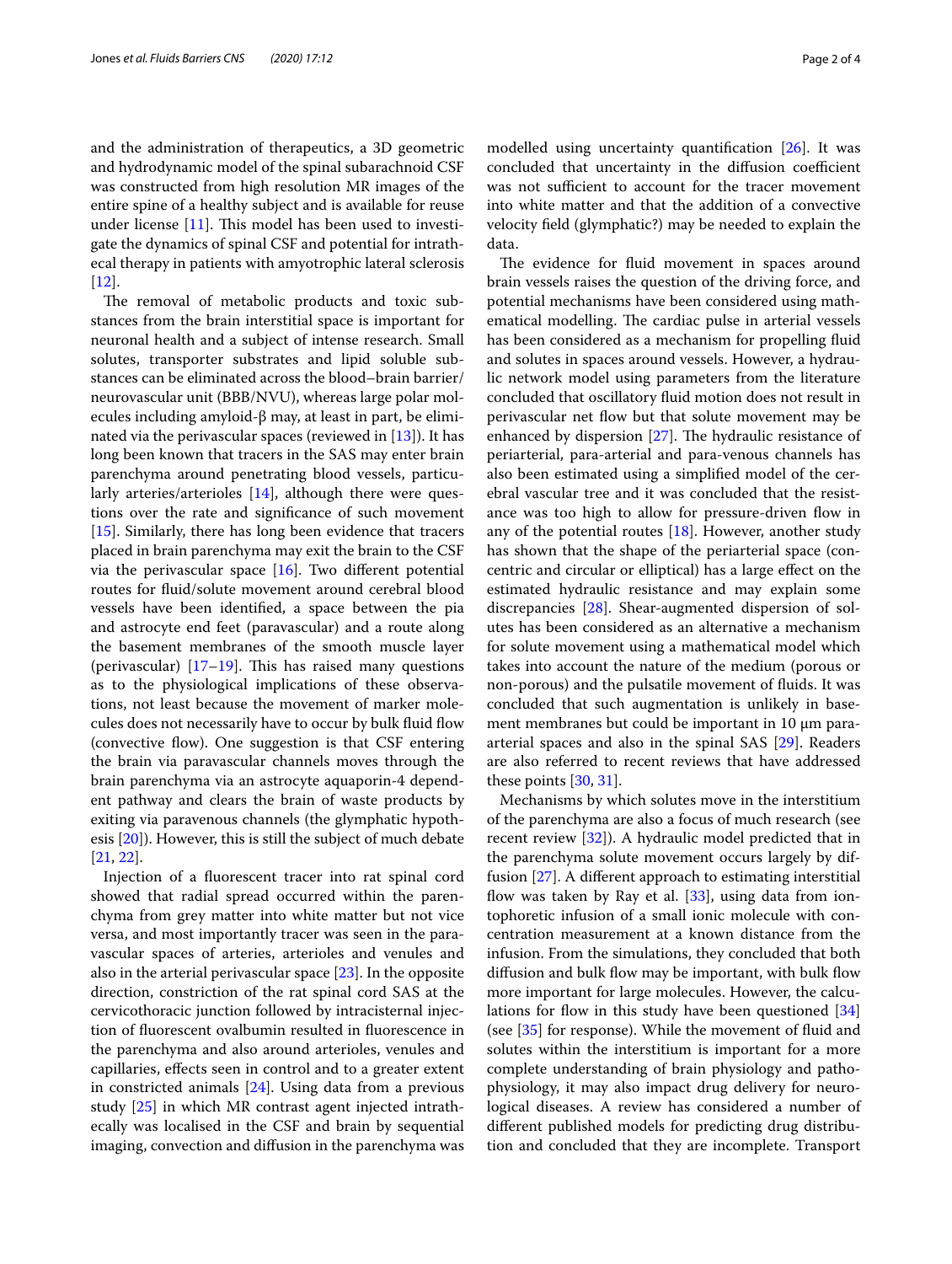across the BBB/NVU, movement within the brain, and molecular binding all need to be taken into account to create a 3D model that predicts drug concentration in time and space [[36\]](#page-3-5).

Debates over the glymphatic system and CSF production and flow have made brain fluid and solute dynamics an area of intense research. It is a very important topic infuencing normal brain function and disease states, as well as drug delivery. The papers in this Thematic Series refect that importance and the variety of approaches that are being used to address it.

#### **Author information**

Hazel C Jones is Visiting Senior Research Fellow, School of Cancer and Pharmaceutical Sciences, Faculty of Life Sciences and Medicine, King's College London, UK.

#### **Acknowledgements**

None.

# **Authors' contributions**

HCJ wrote the frst draft. RFK and LRD edited the text. All authors read and approved the fnal manuscript.

#### **Competing interests**

HCJ, RFK and LRD are co-Editors-in-Chief of *Fluids Barriers of the CNS*.

#### **Author details**

<sup>1</sup> Gagle Brook House, Chesterton, Bicester OX26 1UF, UK.<sup>2</sup> Department of Neurosurgery, University of Michigan, Ann Arbor, MI 48105, USA.<sup>3</sup> Department of Biomedical Sciences, University of Minnesota Medical School Duluth, Duluth, MN 55812, USA.

# Published online: 04 February 2020

## **References**

- <span id="page-2-0"></span>1. Aktas G, Kollmeier JM, Joseph AA, Merboldt KD, Ludwig HC, Gartner J, Frahm J, Dreha-Kulaczewski S. Spinal CSF flow in response to forced thoracic and abdominal respiration. Fluids Barriers CNS. 2019;16(1):10.
- <span id="page-2-1"></span>2. Takizawa K, Matsumae M, Sunohara S, Yatsushiro S, Kuroda K. Characterization of cardiac- and respiratory-driven cerebrospinal fuid motion based on asynchronous phase-contrast magnetic resonance imaging in volunteers. Fluids Barriers CNS. 2017;14(1):25.
- <span id="page-2-2"></span>3. Hamilton RB, Scalzo F, Baldwin K, Dorn A, Vespa P, Hu X, Bergsneider M. Opposing CSF hydrodynamic trends found in the cerebral aqueduct and prepontine cistern following shunt treatment in patients with normal pressure hydrocephalus. Fluids Barriers CNS. 2019;16(1):2.
- <span id="page-2-3"></span>4. Takizawa K, Matsumae M, Hayashi N, Hirayama A, Yatsushiro S, Kuroda K. Hyperdynamic CSF motion profles found in idiopathic normal pressure hydrocephalus and Alzheimer's disease assessed by fuid mechanics derived from magnetic resonance images. Fluids Barriers CNS. 2017;14(1):29.
- <span id="page-2-4"></span>5. Okon MD, Roberts CJ, Mahmoud AM, Springer AN, Small RH, McGregor JM, Katz SE. Characteristics of the cerebrospinal fuid pressure waveform and craniospinal compliance in idiopathic intracranial hypertension subjects. Fluids Barriers CNS. 2018;15(1):21.
- <span id="page-2-5"></span>6. Bothwell SW, Janigro D, Patabendige A. Cerebrospinal fuid dynamics and intracranial pressure elevation in neurological diseases. Fluids Barriers CNS. 2019;16(1):9.
- <span id="page-2-6"></span>7. Kant S, Stopa EG, Johanson CE, Baird A, Silverberg GD. Choroid plexus genes for CSF production and brain homeostasis are altered in Alzheimer's disease. Fluids Barriers CNS. 2018;15(1):34.
- <span id="page-2-7"></span>8. Neutzner A, Power L, Durrenberger M, Scholl HPN, Meyer P, Killer HE, Wendt D, Kohler C. A perfusion bioreactor-based 3D model of the subarachnoid space based on a meningeal tissue construct. Fluids Barriers CNS. 2019;16(1):17.
- <span id="page-2-8"></span>9. Benninghaus A, Baledent O, Lokossou A, Castelar C, Leonhardt S, Radermacher K. Enhanced in vitro model of the CSF dynamics. Fluids Barriers CNS. 2019;16(1):11.
- <span id="page-2-9"></span>10. Gehlen M, Kurtcuoglu V, Schmid Daners M. Is posture-related craniospinal compliance shift caused by jugular vein collapse? A theoretical analysis. Fluids Barriers CNS. 2017;14(1):5.
- <span id="page-2-10"></span>11. Sass LR, Khani M, Natividad GC, Tubbs RS, Baledent O, Martin BA. A 3D subject-specifc model of the spinal subarachnoid space with anatomically realistic ventral and dorsal spinal cord nerve rootlets. Fluids Barriers CNS. 2017;14(1):36.
- <span id="page-2-11"></span>12. Sass LR, Khani M, Romm J, Daners MS, McCain K, Freeman T, Carter GT, Weeks DL, Petersen B, Aldred J, et al. Non-invasive MRI quantifcation of cerebrospinal fuid dynamics in amyotrophic lateral sclerosis patients. Fluids Barriers CNS. 2020;17(1):4. [https://doi.org/10.1186/s12987-019-0164-3.](https://doi.org/10.1186/s12987-019-0164-3)
- <span id="page-2-12"></span>13. Hladky SB, Barrand MA. Elimination of substances from the brain parenchyma: efflux via perivascular pathways and via the blood-brain barrier. Fluids Barriers CNS. 2018;15(1):30.
- <span id="page-2-13"></span>14. Rennels ML, Gregory TF, Blaumanis OR, Fujimoto K, Grady PA. Evidence for a 'paravascular' fuid circulation in the mammalian central nervous system, provided by the rapid distribution of tracer protein throughout the brain from the subarachnoid space. Brain Res. 1985;326(1):47–63.
- <span id="page-2-14"></span>15. Ichimura T, Fraser PA, Cserr HF. Distribution of extracellular tracers in perivascular spaces of the rat brain. Brain Res. 1991;545(1–2):103–13.
- <span id="page-2-15"></span>16. Bradbury MW, Cserr HF, Westrop RJ. Drainage of cerebral interstitial fuid into deep cervical lymph of the rabbit. Am J Physiol. 1981;240(4):F329–36.
- <span id="page-2-16"></span>17. Bakker EN, Bacskai BJ, Arbel-Ornath M, Aldea R, Bedussi B, Morris AW, Weller RO, Carare RO. Lymphatic clearance of the brain: perivascular, paravascular and signifcance for neurodegenerative diseases. Cell Mol Neurobiol. 2016;36(2):181–94.
- <span id="page-2-26"></span>18. Faghih MM, Sharp MK. Is bulk flow plausible in perivascular, paravascular and paravenous channels? Fluids Barriers CNS. 2018;15(1):17.
- <span id="page-2-17"></span>19. Hladky SB, Barrand MA. Mechanisms of fuid movement into, through and out of the brain: evaluation of the evidence. Fluids Barriers CNS. 2014;11(1):26.
- <span id="page-2-18"></span>20. Iliff JJ, Wang M, Liao Y, Plogg BA, Peng W, Gundersen GA, Benveniste H, Vates GE, Deane R, Goldman SA, et al. A paravascular pathway facilitates CSF fow through the brain parenchyma and the clearance of interstitial solutes, including amyloid beta. Sci Transl Med. 2012;4(147):147ra111.
- <span id="page-2-19"></span>21. Abbott NJ, Pizzo ME, Preston JE, Janigro D, Thorne RG. The role of brain barriers in fuid movement in the CNS: is there a 'glymphatic' system? Acta Neuropathol. 2018;135(3):387–407.
- <span id="page-2-20"></span>22. Rasmussen MK, Mestre H, Nedergaard M. The glymphatic pathway in neurological disorders. Lancet Neurol. 2018;17(11):1016–24.
- <span id="page-2-21"></span>23. Liu S, Lam MA, Sial A, Hemley SJ, Bilston LE, Stoodley MA. Fluid outfow in the rat spinal cord: the role of perivascular and paravascular pathways. Fluids Barriers CNS. 2018;15(1):13.
- <span id="page-2-22"></span>24. Berliner JA, Woodcock T, Najaf E, Hemley SJ, Lam M, Cheng S, Bilston LE, Stoodley MA. Effect of extradural constriction on CSF flow in rat spinal cord. Fluids Barriers CNS. 2019;16(1):7.
- <span id="page-2-23"></span>25. Ringstad G, Vatnehol SAS, Eide PK. Glymphatic MRI in idiopathic normal pressure hydrocephalus. Brain. 2017;140(10):2691–705.
- <span id="page-2-24"></span>26. Croci M, Vinje V, Rognes ME. Uncertainty quantifcation of parenchymal tracer distribution using random difusion and convective velocity felds. Fluids Barriers CNS. 2019;16(1):32.
- <span id="page-2-25"></span>27. Rey J, Sarntinoranont M. Pulsatile flow drivers in brain parenchyma and perivascular spaces: a resistance network model study. Fluids Barriers CNS. 2018;15(1):20.
- <span id="page-2-27"></span>28. Tithof J, Kelley DH, Mestre H, Nedergaard M, Thomas JH. Hydraulic resistance of periarterial spaces in the brain. Fluids Barriers CNS. 2019;16(1):19.
- <span id="page-2-28"></span>29. Keith Sharp M, Carare RO, Martin BA. Dispersion in porous media in oscillatory flow between flat plates: applications to intrathecal, periarterial and paraarterial solute transport in the central nervous system. Fluids Barriers CNS. 2019;16(1):13.
- <span id="page-2-29"></span>30. Martinac AD, Bilston LE. Computational modelling of fuid and solute transport in the brain. Biomech Model Mechanobiol. 2019. [https://doi.](https://doi.org/10.1007/s10237-019-01253-y) [org/10.1007/s10237-019-01253-y.](https://doi.org/10.1007/s10237-019-01253-y)